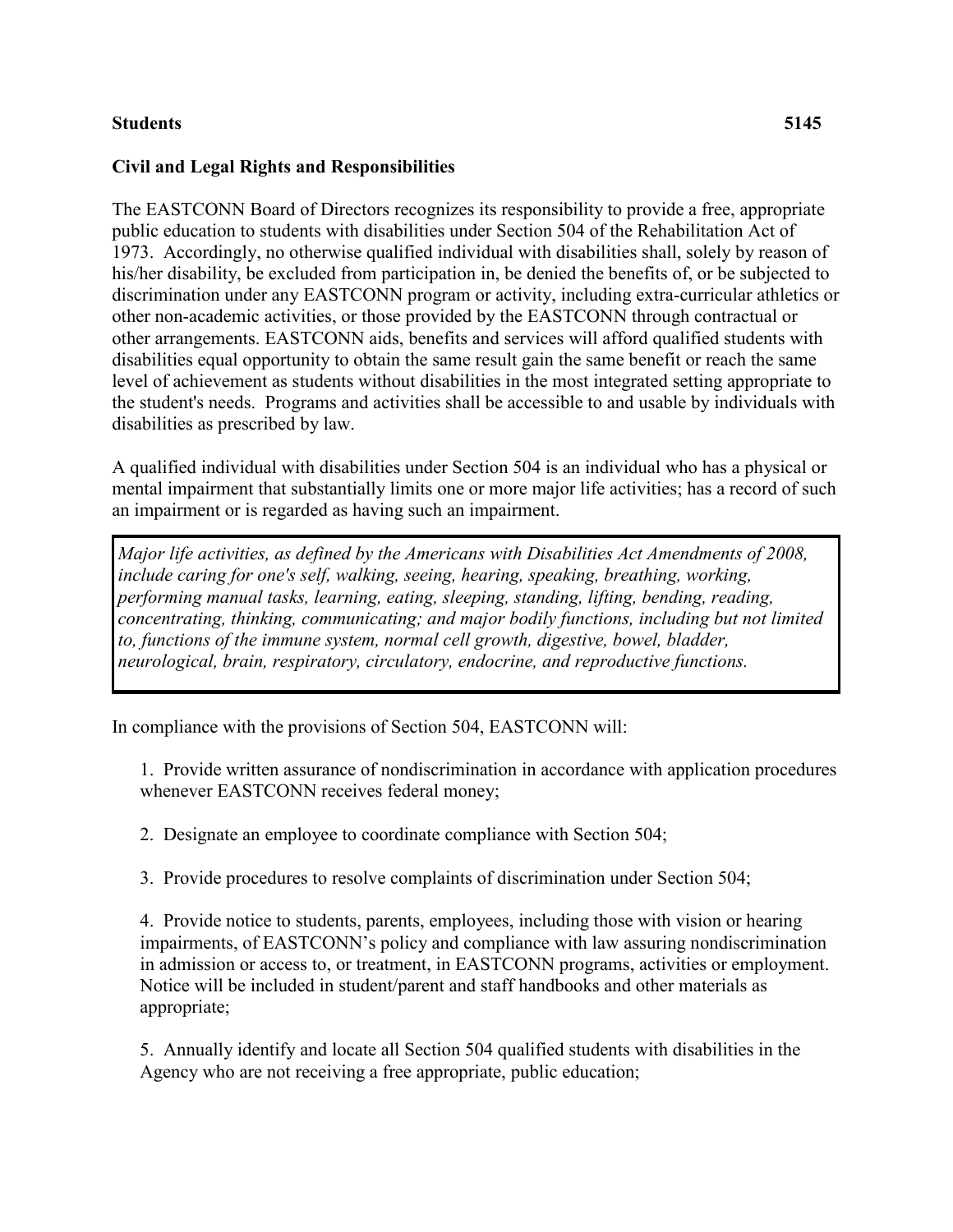6. Ensure that tests and other evaluation materials have been validated, are administered by trained personnel, are tailored to assess educational need and are not based on IQ scores, and reflect what the tests purport to measure;

7. Provide nonacademic and extracurricular services and activities in such a manner as to afford qualified students with disabilities an equal opportunity for participation in such services and activities by making reasonable modifications\* and provide those aids and services that are necessary to ensure an equal opportunity to participate, unless EASTCONN can show that doing so would be a fundamental alteration to its programs;

\*If a modification is necessary, EASTCONN must allow it unless doing so would result in a fundamental alteration of the extracurricular-athletic activity. A modification might constitute a fundamental alteration if it alters such an essential aspect of the activity or game that it would be unacceptable even if it affected all competitors equally (such as adding an extra base in baseball.) Alternatively, a change that has only a peripheral impact on the activity or game might nevertheless give a particular player with a disability an unfair advantage over others and, for that reason, fundamentally alter the character of the competition.

*Nonacademic and extracurricular services and activities may include, but are not limited to, counseling services, transportation, health services, athletics, intramurals, clubs or organization activities, referrals to agencies which provide assistance to persons with disabilities and employment of students, including both employment by EASTCONN and assistance by EASTCONN in making available outside employment.*

8. Annually notify students with disabilities and their parents or guardians EASTCONN's responsibilities under Section 504, including those with limited proficiency in English and those with vision or hearing impairments;

9. Provide parents or guardians with procedural safeguards, including notification of their right:

a. To be notified in writing of any decisions made by EASTCONN concerning the identification, evaluation or educational placement of their student pursuant to Section 504. (EASTCONN will request parental consent prior to conducting an evaluation of the student);

b. To examine, copy and request amendments of the student's educational records;

c. To request an impartial hearing, with opportunity for participation by the student's parents or guardian and representation by counsel regarding EASTCONN decisions concerning identification, evaluation or educational placement of their student. A review procedure will be provided.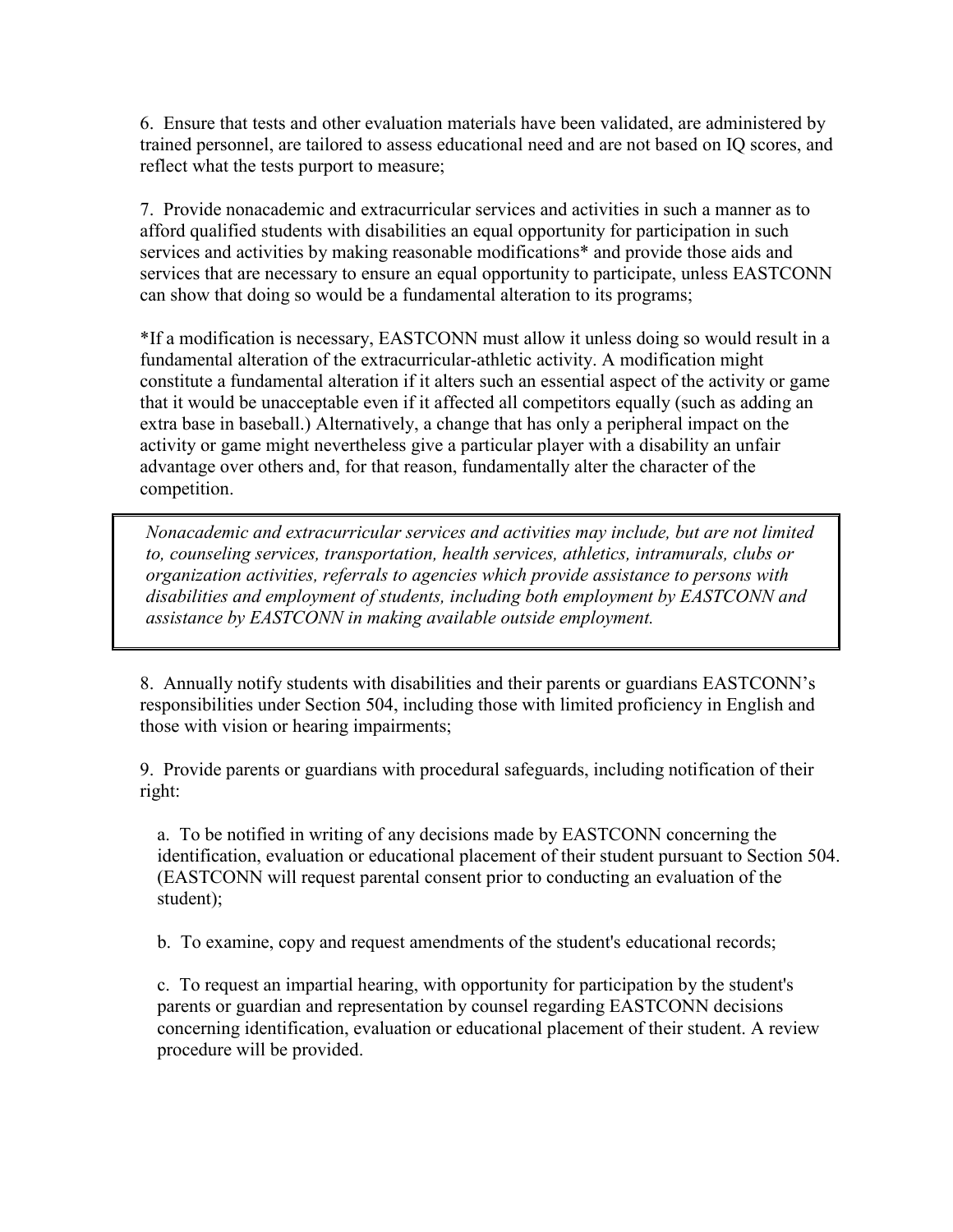10. Students with disabilities who cannot participate in the school's existing extracurricular athletics program, even with reasonable modifications or aids and services, still have an equal opportunity to receive the benefits of extracurricular athletics. EASTCONN therefore should/may (TBD) create additional opportunities for such students, such as creating disability-specific teams for sports such as wheelchair tennis or basketball. (If numbers are insufficient, EASTCONN can develop regional teams, mix male and female students with disabilities on teams together, offer "allied" or "unified" sports teams mixing disabled and non-disabled students.)

Students identified as qualified individuals with disabilities under Section 504 shall be placed in the regular educational environment unless it is demonstrated by EASTCONN that the education of the student with the use of related aids and services in such a placement cannot be achieved satisfactorily. All placement decisions will be made by an evaluation team comprised of persons designated by the Executive Director of EASTCONN or designee, knowledgeable about the student, the meaning of the evaluation data and placement options.

Students will be reevaluated periodically, but no less than every three years. Additionally, before implementing discipline that constitutes a significant change in the placement (i.e., expulsion, serial suspensions which exceed 10 school days in a school year, a series of suspensions each of which is 10 or fewer school days in duration but that creates a pattern of exclusion), EASTCONN shall conduct a reevaluation of the student to determine whether the misconduct in question is caused by the student's disability and, if so, whether the student's current educational placement is appropriate.

If it is determined that the misconduct of the student is caused by the disability, EASTCONN's team will continue the evaluation, following the requirements of Section 504 and the Americans with Disabilities Act of 1990 and Americans with Disabilities Act Amendments Act of 2008 (ADA) for evaluation and placement to determine whether the student's current educational placement is appropriate. Due process procedures that meet the requirements of the IDEA will be used to meet the procedural safeguards of law.

If it is determined that the misconduct is not caused by the student's disability, the student may be excluded from school in the same manner as are similarly situated students who do not have disabilities.

A student identified as a qualified individual with disabilities under Section 504, who is also covered by the Individuals with Disabilities Education Act, will be disciplined in accordance with the EASTCONN Board of Directors' policy [#5144.3,](http://z2policy.cabe.org/cabe/DocViewer.jsp?docid=320&z2collection=core#JD_5144.3) "Discipline of Students with Disabilities."

A reevaluation will also be required before any other significant change in placement (i.e., transferring a student to alternative education, significantly changing the composition of the student's class schedule, such as from regular education to the resource room, etc.).

Legal Reference: Connecticut General Statutes

[10-](http://www.cga.ct.gov/2011/pub/Title10.htm)15c Discrimination in public schools prohibited.